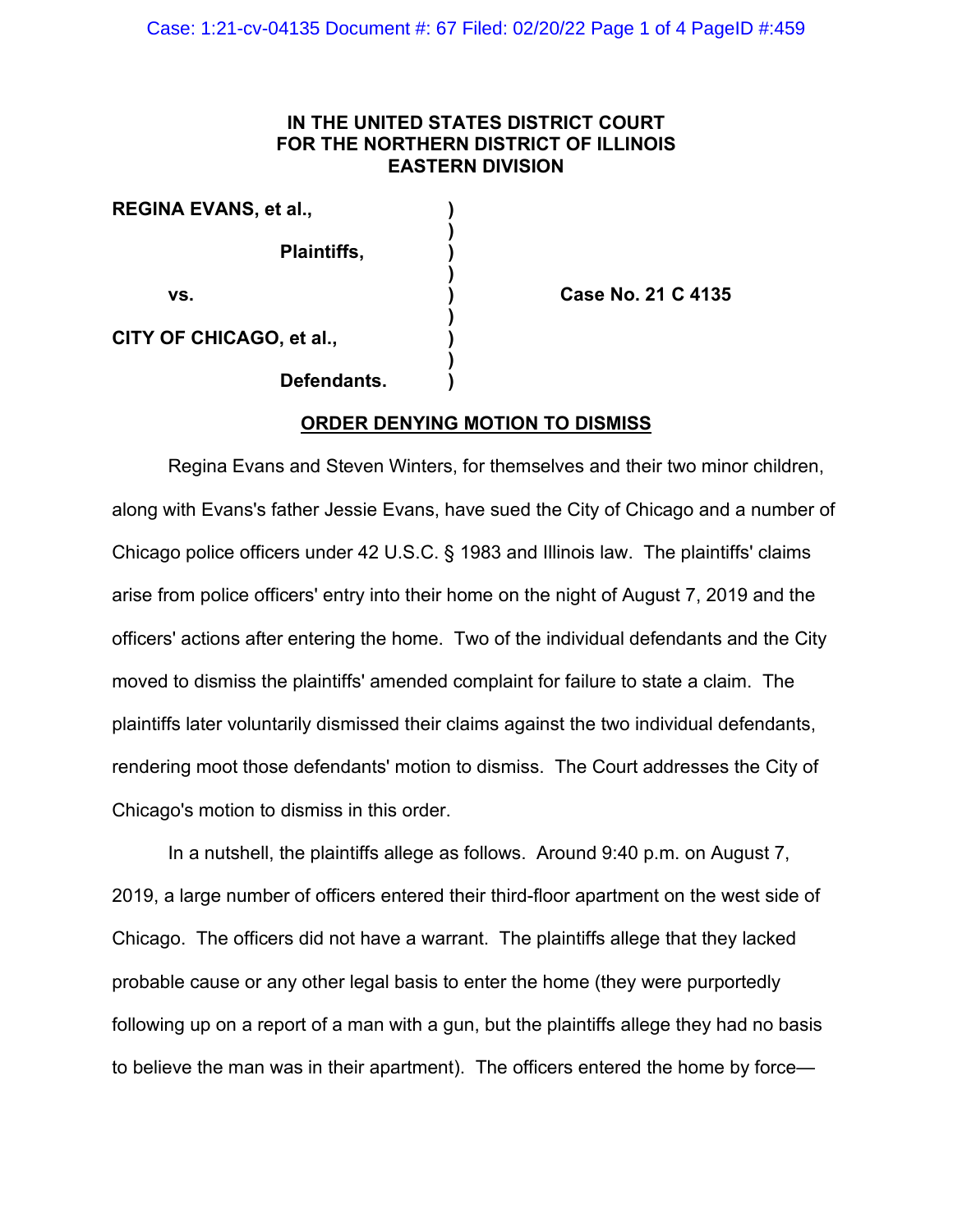### Case: 1:21-cv-04135 Document #: 67 Filed: 02/20/22 Page 2 of 4 PageID #:460

kicking the door in—while yelling at the occupants, including repeated obscenities. They proceeded, the plaintiffs allege, to move throughout the apartment in an aggressive and threatening manner, yelling and pointing flashlights and guns at the occupants, including two of the minor plaintiffs, who had been in bed sleeping when they were awakened by the commotion and saw the officers pointing guns at them. Certain officers threw Winters onto the floor face first and then put a knee in his back and a gun to his head. The officers found nothing and eventually left. The plaintiffs, in particular the minor children, allege that they suffer ongoing psychological trauma as a result of these events.

The plaintiffs assert claims against the individual officers for unlawful entry and search, excessive force, and unlawful seizure under section 1983, as well as claims under state law. Two of the minor plaintiffs (through their parents) assert in count 1 a claim of excessive force against the City. These two plaintiffs, who were four and nine years old at the time, allege that certain officers deliberately pointed firearms at them without justification while they were in bed and posed no conceivable threat, and that this constituted unconstitutionally excessive force. The plaintiffs also contend that a policy or custom of the City caused the constitutional violation. This is the claim the City has moved to dismiss for failure to state a claim under Federal Rule of Civil Procedure  $12(b)(6)$ .

The defendants rely on a number of body camera videos from officers present at the scene to argue that the plaintiffs cannot establish a constitutional violation. Though there may be cases in which video recordings of an incident undermine a claim sufficiently to require its dismissal for failure to state a claim under Rule 12(b)(6), this is

2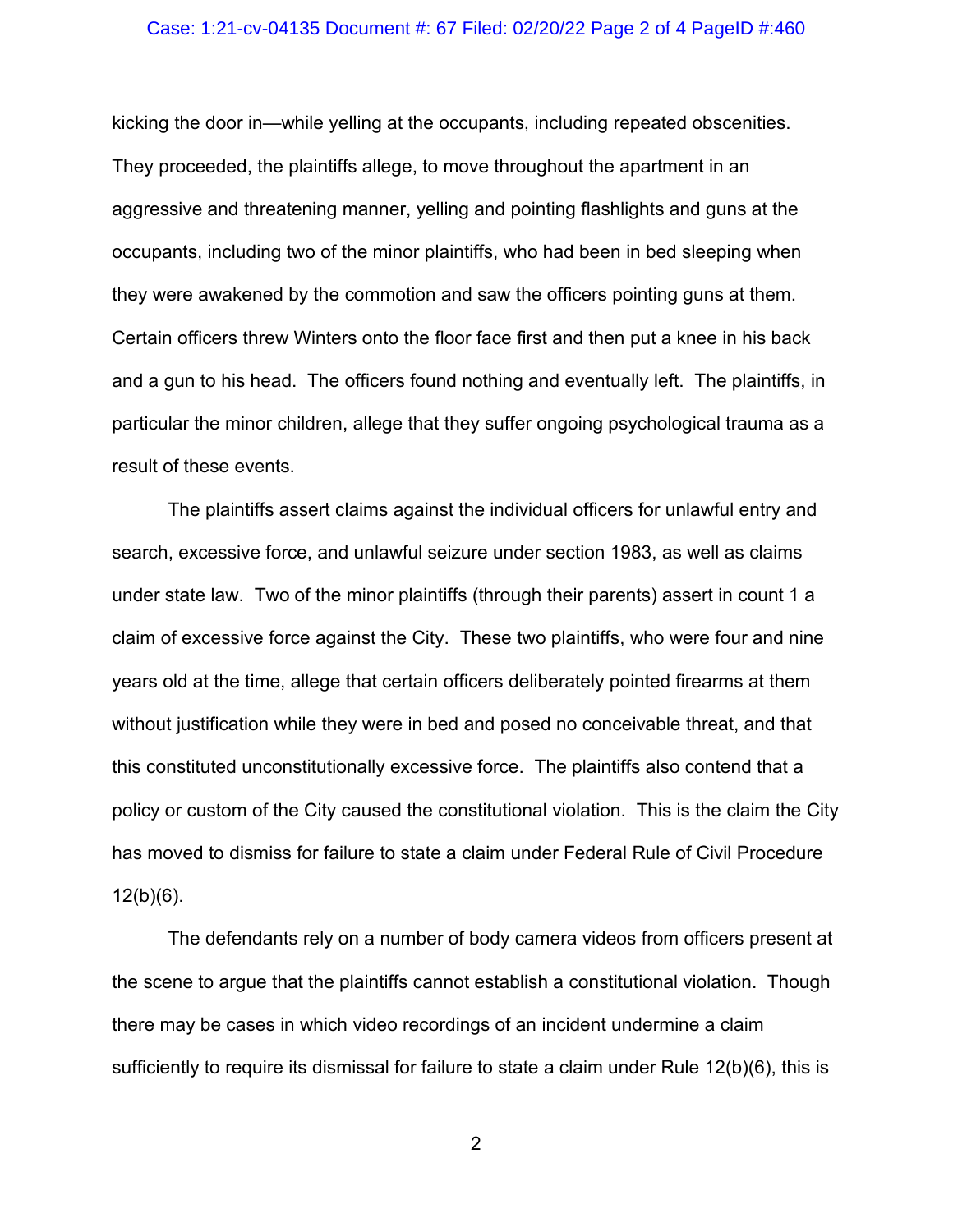### Case: 1:21-cv-04135 Document #: 67 Filed: 02/20/22 Page 3 of 4 PageID #:461

not such a case. For reasons persuasively pointed out by the plaintiffs in their response to the motion, this is a case in which the videos tell the whole story—or, at least, the Court cannot say without factual development that they do. *See generally Felton v. City of Chicago*, 827 F.3d 632, 637 (7th Cir. 2016) ("[V]ideo may not tell the whole story and reasonable people can sometimes draw different conclusions from the same video."). Among other things, context and the surrounding circumstances may matter when considering an excessive force claim, *see, e.g., Lombardo v. City of St. Louis*, 141 S. Ct. 2239, 2242 (2021) (referencing "the careful, context-specific analysis required by [the Supreme] Court's excessive force precedent"), and the Court cannot determine at this juncture that the videos provide the context needed to assess definitively whether the officers' actions were objectively unreasonable. More generally, the defendants' motion essentially calls upon the Court to draw inferences (from the complaint's allegations and the videos) in the defendants' favor, which is exactly the opposite of the standard that a court is required to apply in considering a motion to dismiss under Rule  $12(b)(6)$ .

In addition, the plaintiffs' allegations regarding a policy or custom of the City are sufficient to state a claim for municipal liability under *Monell v. Department of Social Services of the City of New York*, 436 U.S. 658 (1978). The plaintiffs base their *Monell*  claim on several theories—the existence of a widespread practice of excessive force against children; gaps in official policy that they contend sufficient to constitute an actionable policy under *Monell*; and failure to train—but at this point they need not sustain every theory; one will do. The Court finds that the plaintiffs have sufficiently alleged that there has been a widespread practice of excessive force by Chicago police

3